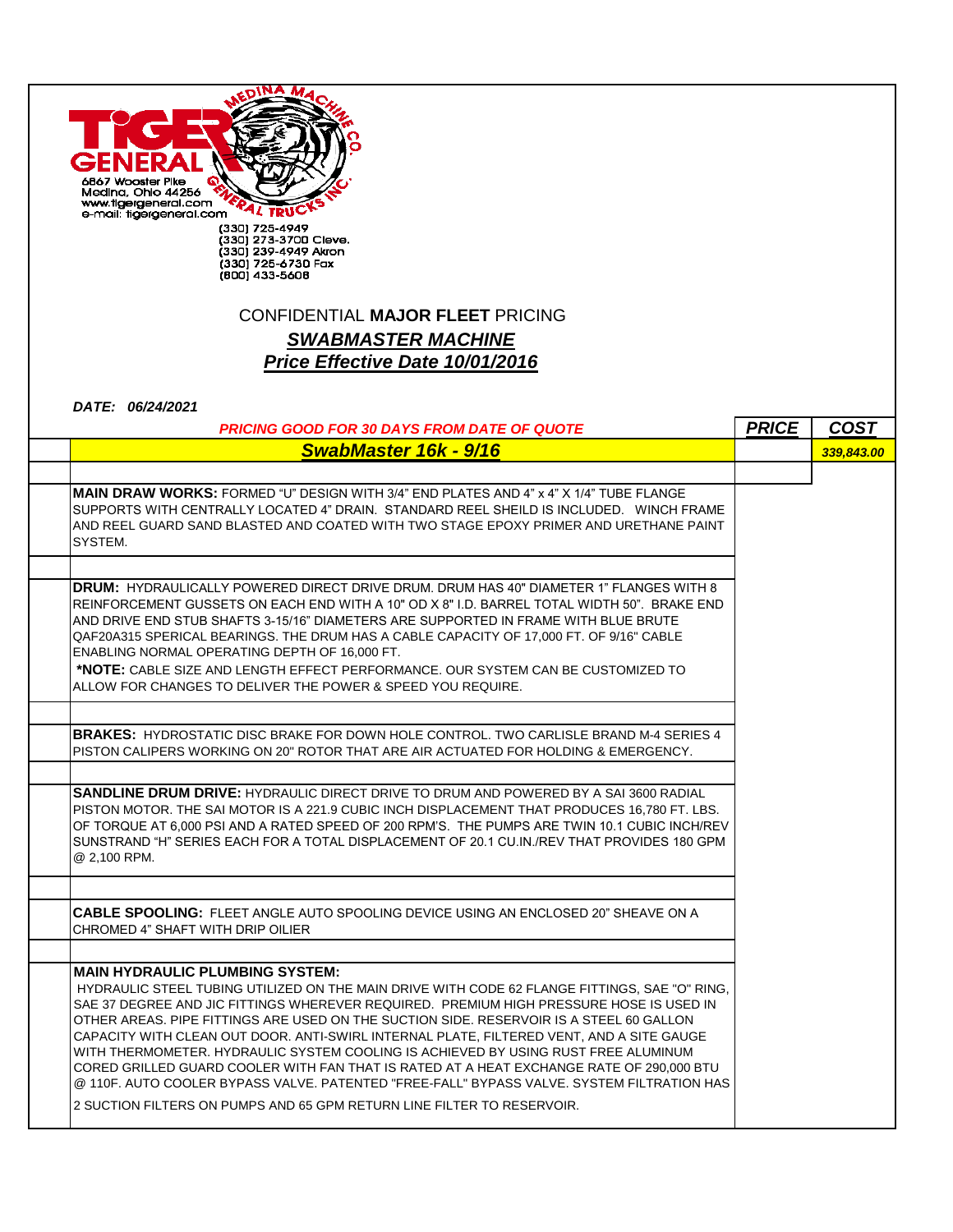| 140 | OPERATORS CABIN, REINFORCE FIBERGLASS WITH STEEL INTERNAL FRAME. 70" LONG, 93"                                                                                                                                                                                                                                                                                           | \$38,827.00 |             |
|-----|--------------------------------------------------------------------------------------------------------------------------------------------------------------------------------------------------------------------------------------------------------------------------------------------------------------------------------------------------------------------------|-------------|-------------|
|     |                                                                                                                                                                                                                                                                                                                                                                          |             |             |
| 130 | <b>MODIFIED CREW CAB WITH OPERATORS CABIN, RAISED ROOF WITH WINDOW</b>                                                                                                                                                                                                                                                                                                   |             | \$11,927.00 |
| 120 | <u>10.000# HYDRAULIC WINCH MOUNTED ON SWING FRAME WITH 150' 3/8" CABLE/HOOK/SWIVEL PULLEY</u>                                                                                                                                                                                                                                                                            |             | \$8,959.00  |
|     |                                                                                                                                                                                                                                                                                                                                                                          |             |             |
| 110 | 145' PEMCO MINI FIXED DERRICK - APPROXIMATELY                                                                                                                                                                                                                                                                                                                            | \$62,000.00 |             |
| 100 | <u> TELESCOPIC MAST- 55' UNDER 20" CROWN SHEAVE - MAST 8" X 8" X 1/4"W OUTER/ 7" X 7" X 3/8" INNER</u>                                                                                                                                                                                                                                                                   |             | \$18,667.00 |
|     | <b>WITHOUT NOTICE.*</b>                                                                                                                                                                                                                                                                                                                                                  |             |             |
|     | <u>* TIGER GENERAL RESERVES THE RIGHT TO UPDATE OR CHANGE SPECIFICATIONS AS REQUIRED </u>                                                                                                                                                                                                                                                                                |             |             |
|     | OPTIONS TO YOUR SWAB MASTER MACHINE BELOW                                                                                                                                                                                                                                                                                                                                |             |             |
|     | <b>CONTROLS: ALUMINUM CONTROL PANEL HAS ELECTRONIC THROTTLE &amp; PUMP CONTROLS, LIQUID</b><br>FILLED GAUGES FOR SYSTEM PRESSURE AND 2 CHARGE PRESSURES, HOUR METER, ENGINE START<br>STOP SWITCH. HYDRAULIC STABILIZERS AND MAST RAISE CYLINDER VALVE BANK CONTROLS LOCATED<br>IN REAR TAILBOARD AND OFFSET TO THE LEFT.                                                 |             |             |
|     |                                                                                                                                                                                                                                                                                                                                                                          |             |             |
|     | <b>MAST: 8" x 8" x 1/4" SQUARE STEEL TUBING, 42' TO TOP OF 20" ENCLOSED CROWN SHEAVE, MAST STICK</b><br>OUT FROM SWING FRAME APROXIMATELY 48". QUICK TILT MAST ADJUST ON REINFORCED BASE AT REAR<br>OF BODY. OPERATING LOAD 38,000# WHEN PROPERLY GUYED. HYDRAULICALLY RAISED WITH 5" x 30"<br>CYLINDER WITH CHROMED SHAFT.                                              |             |             |
|     | SHAFTS ON STABILIZERS. SEALED TRUCK LIGHT SYSTEM. BODY STEPS AND GRAB HANDLES TO<br>FACILITATE ACCESS. (1) 60" AND (1) 48" TOOL BOX ARE LOCATED UNDER BODY. BODY IS SAND-BLASTED,<br>PRIMED WITH 2 STAGE EPOXY PRIMER AND PAINTED ONE COLOR INDUSTRIAL URETHANE PAINT. FRONT<br>BUMPER IS A HEAVY DUTY OIL FIELD BUMPER SWEPT BACK DESIGN WITH TOW FLAP.                 |             |             |
|     | & MAST LATCH. BODY IS OF UNITIZED CONSTRUCTION AND BOLTED TO TRUCK FRAME.<br>TWO 3" X 25" STROKE PREMIUM HYDRAULIC TWIN POST REAR STABILIZERS WITH CHROME CYLINDER                                                                                                                                                                                                       |             |             |
|     | CHANNEL CROSSMEMBERS, 3/16" DIAMOND PLATE DECK, HEAVY DUTY 5" CHANNEL HEADBOARD<br>REINFORCED FOR MAST REST AND A 24" x 101" GALVANIZED GRATING - W19 X 2 REAR WORK PLATFORM.<br>LEFT SIDE FOLD DOWN 24" X 72" SIDE OPERATOR PLATFORM OPTION.  SWING FRAME  6" X 4" x 1/4"<br>RECTANGLE TUBING CONSTRUCTION WITH 4" X 3/8" WALL MAST HINGE WITH GREASE FITTINGS ON HINGE |             |             |
|     | <b>BODY:</b> DIMENSIONS ARE 222" LONG x 102" WIDE. BODY HAS 5" CHANNEL MAIN FRAME WITH 3"                                                                                                                                                                                                                                                                                |             |             |
|     | <b>AUXILIARY HYDRAULIC:</b> HYDRAULIC CYLINDERS ARE ACTUATED BY A 2.6 GPM AUXILIARY PIGGYBACK<br>PUMP ON BACK OF MAIN PUMP AND MULTI-BANK ½" PORTED SPOOL VALVES WITH INTEGRATED LOCK<br>VALVES FOR ALL CYLINDERS.                                                                                                                                                       |             |             |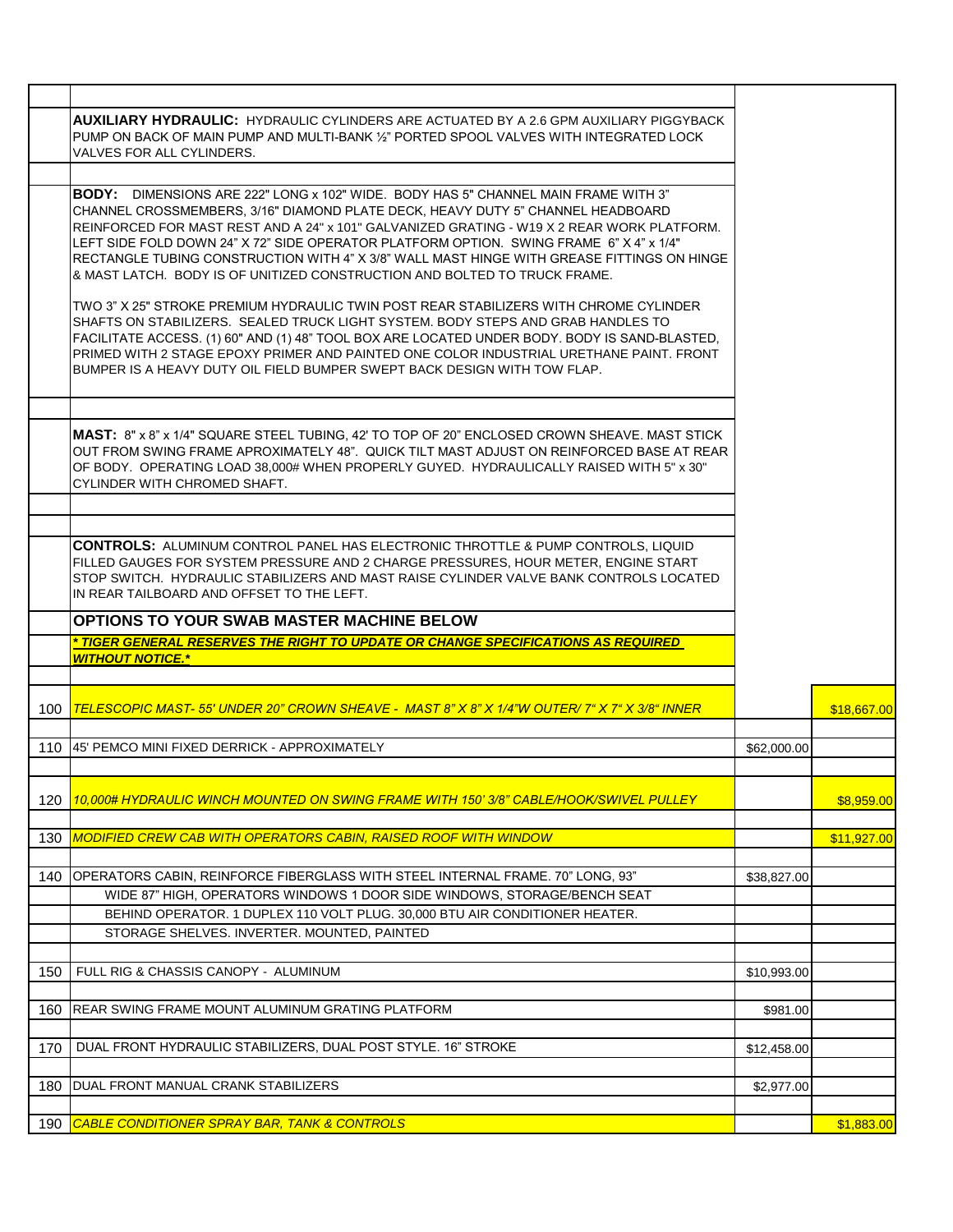| 200 | OIL SAVER "SLOBBER" TANK WITH DRAIN                                                                            | \$790.00   |             |
|-----|----------------------------------------------------------------------------------------------------------------|------------|-------------|
|     |                                                                                                                |            |             |
| 210 | <b>PRESSURIZED OIL SAVER SLOBBER TANK WITH DRAIN</b>                                                           |            | \$1,791.00  |
| 220 | TOOL BASKET OPEN BAR GRADING BOTTOM                                                                            | \$1,889.00 |             |
|     |                                                                                                                |            |             |
| 230 | SIDE MOUNT TOOL RACK                                                                                           | \$683.00   |             |
|     |                                                                                                                |            |             |
| 240 | <b>DECK MOUNTED TUBING RACK</b>                                                                                | \$1,588.00 |             |
|     |                                                                                                                |            |             |
| 250 | VERTICAL 18" X 18" X 36" TOOL BOX WITH 2 SHELVES                                                               | \$879.00   |             |
|     |                                                                                                                |            |             |
| 260 | TOOL BOX 18" X 18" X 48"                                                                                       | \$790.00   |             |
| 270 | <b>FRONT BUMPER SKID PLATE AND INSTALLATION</b>                                                                | \$1,829.00 |             |
|     |                                                                                                                |            |             |
| 280 | FRONT STEEL BUMPER PLATFORM TO ACCESS CROWN                                                                    | \$1,466.00 |             |
|     |                                                                                                                |            |             |
| 310 | SAFETY HAND RAILS - 1-1/4" PULL OUT ALONG LEFT AND RIGHT SIDE OF RIG                                           | \$1,566.00 |             |
|     |                                                                                                                |            |             |
| 320 | <b>WORK FLOOD LIGHTS. 6-3000 C.P. MOUNTED, FUSED, SWITCHED</b>                                                 |            | \$1,685.00  |
|     |                                                                                                                |            |             |
| 330 | ELECTRONIC SANDLINE DEPTHOMETER                                                                                | \$4.829.00 |             |
| 340 | ELECTRONIC LOAD SENSE PIN IN CROWN SHEAVE FOR GROSS AND NET LOADS                                              | \$4,829.00 |             |
|     |                                                                                                                |            |             |
| 350 | <b>ELECTRONIC ENGINE READ OUTS AT RIG OPERATORS CONTROL PANEL</b>                                              |            | \$969.00    |
|     |                                                                                                                |            |             |
|     |                                                                                                                |            |             |
| 360 | TIGER VISION - ELECTRONIC LOAD SENSE & DEPTHOMETER LED READ OUTS. DEPTH IN & OUT OF WELL.                      |            | \$19,829.00 |
|     | GROSS & NET LOADS. WARNING HORN ON DEPTHOMETER. ELECTRONIC DIGITAL CHARGE, SYSTEM                              |            |             |
|     |                                                                                                                |            |             |
|     | PRESSURE GAUGES. ELECTRONIC DIGITAL TUBING AND CASING WELLHEAD PRESSURE GAUGES                                 |            |             |
|     | ALL DOWN LOADABLE TO YOUR LAPTOP. ** NO LOGGING SOFTWARE**                                                     |            |             |
|     |                                                                                                                |            |             |
|     | 370 LOGGING SOFTWARE TO WRITE YOUR OWN PROGRAMS<br>MANAGEMENT SOFTWARE AVAILABLE SOON<br>**ESTIMATED PRICING** | \$9,877.00 |             |
|     |                                                                                                                |            |             |
| 380 | INTERNATIONAL ON COMMAND MAINTENANCE SOFTWARE                                                                  | \$2,763.00 |             |
|     |                                                                                                                |            |             |
| 390 | <u>LUBRICATOR 2 STAGE 3SCH80, (2) HU3F400 HAMMER UNIONS, PAINTED AND MOUNTED ON MAST</u>                       |            | \$1,998.00  |
|     |                                                                                                                |            |             |
|     |                                                                                                                |            |             |
| 400 | SWAB TOOLS - (3) SINKER BAR 1-3/4"X5', 3/4 BOX AND PINS, JARS 1-5/8X24", AND 2" SWAB MANDREL DBL.2             | \$3,977.00 |             |
| 420 | ROPE SOCKET 9/16"                                                                                              | \$219.00   |             |
|     |                                                                                                                |            |             |
|     |                                                                                                                |            |             |
| 450 | DOUBLE OIL SAVER UNIT COMPLETE WITH OIL SAVER PUMP ASSY., 50' HOSE, GAUGE, AND FITTINGS                        |            | \$3,327.00  |
|     |                                                                                                                |            |             |
| 470 | BOP 01-00050 2.44"VB, 2000EP, LP15, STD 0-1 1/2" GIC, 3-1/2LP MXF, AND (1)O-RING SET AND (2) SEALS             | \$1,288.00 |             |
|     |                                                                                                                |            |             |
| 480 | ESPAR DIESEL FIRED ENGINE WATER HEATER WITH TIMER - INCLUDES HYDRAULIC RESERVOIR IN LOOP                       | \$6,519.00 |             |